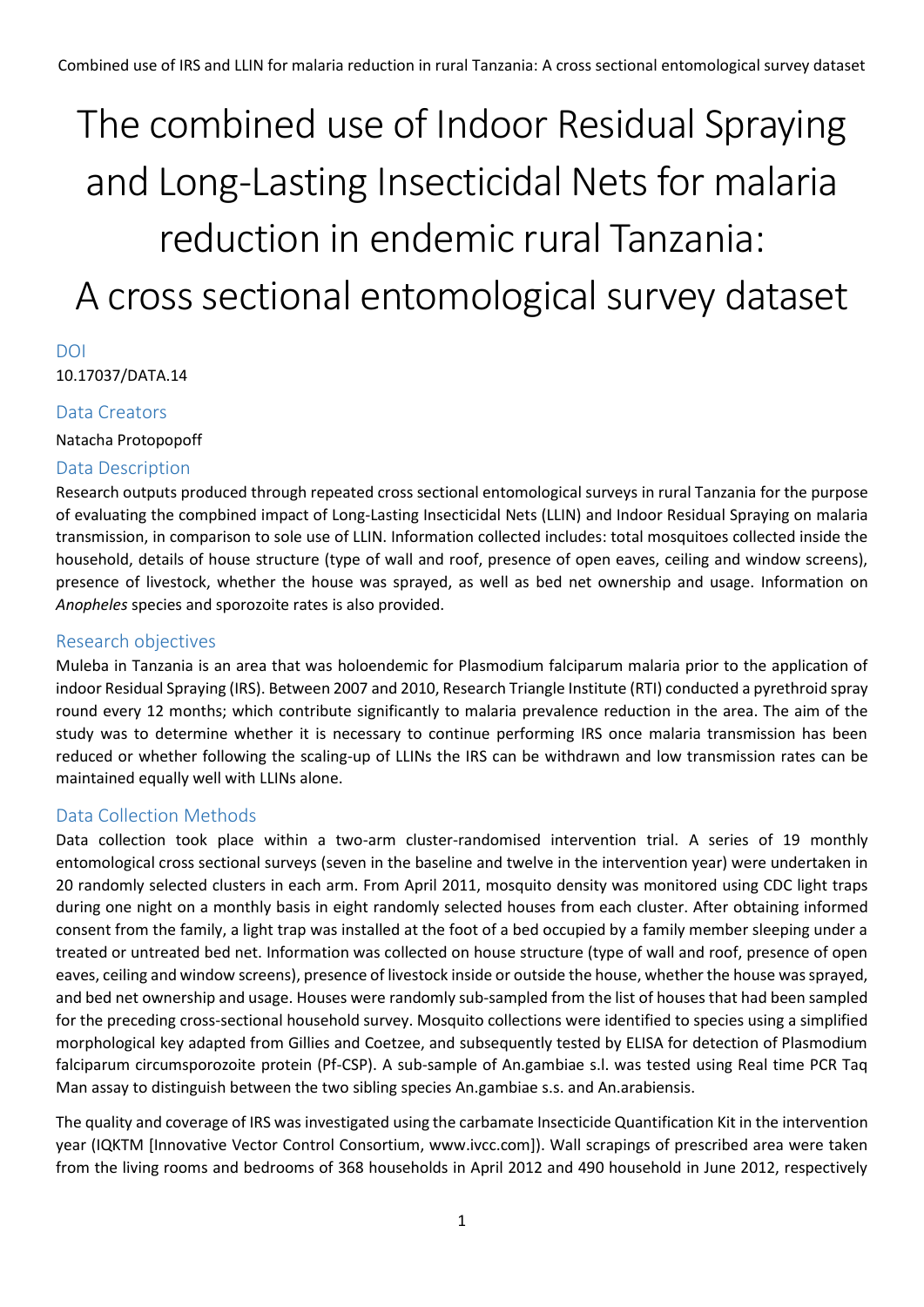Combined use of IRS and LLIN for malaria reduction in rural Tanzania: A cross sectional entomological survey dataset

four months after the first spraying and one month after the second spraying. The concentration of bendiocarb residue on the wall was assessed by a colorimetric assay which reacts to the presence of insecticide.

Household data were collected using Pendragon Forms (Pendragon Corporation Software, Libertyville, USA) on Personal Digital Assistants (PDA) and analysed using STATATM (STATAcorp, Texas, USA, version 11.2). Mosquito data were collected on paper form, and double-entered into a Microsoft Access database.

# Data Analysis and Preparation

An identifier for each houses was created which include round, cluster and household identification number to uniquely identify each house round collection. Each variable have been checked for range, value and missing data and cleaned. Outside range or value were re-coded as missing value. String variables were transformed in numerical variables and coded. Mosquito level data were aggregated at household level and merged to the household databases. Minimum and maximum latitude, longitude and altitude ranges for each village were created.

The Entomological Inoculation Rate per month was calculated as the product of sporozoite rate and *An.gambiae* s.l. collected in the light trap for each house for each month. Baseline vector density was categorised, into low density clusters, mean *An.gambiae* s.l. <=1 per household per night, and high density clusters mean *An.gambiae* s.l. >1 per household per night, to investigate interactions. *Anopheles* and Culex density ratios and EIR incidence rate ratios between the intervention and control arms were estimated using negative binomial regression adjusting for baseline low and high *Anopheles* density. Logistic regression was used to estimate sporozoite odds ratios. Standard errors were adjusted to allow for within cluster correlation of responses using robust standard errors (svy command in STATA).

# Geographic regions

Kagera Region, Tanzania

## Key dates

Data collection took place between January 2011 - December 2013.

# Quality Controls

Paper forms have numbered and coded items to ensure straightforward and accurate data entry and processing. Quality control on paper forms and PDA was done by checking for missing data and completeness and internal consistency of responses. Electronic questionnaire had built in checks for missing data, implausible responses and internal consistency.

All quantitative data collected on paper forms were double-entered into a Microsoft Access database independently by two data clerks. Validation to resolve any discrepancies in the data was performed by data manager.

#### Species:

Human population, mosquitoes

#### Privacy:

GPS co-ordinates of each household have been removed and replaced with village co-ordinates ranges.

#### **Ethics**

The trial was approved by the ethics review committees of the Kilimanjaro Christian Medical College, the National Institute for Medical Research Tanzania and the London School of Hygiene and Tropical Medicine (application no. 5814). The trial is registered with ClinicalTrials.gov (registration number NCT01697852).

#### Keywords

Anopheles, Long-Lasting Insecticidal Nets, LLIN, Indoor Residual Spraying, IRS, malaria, cluster-randomised intervention trial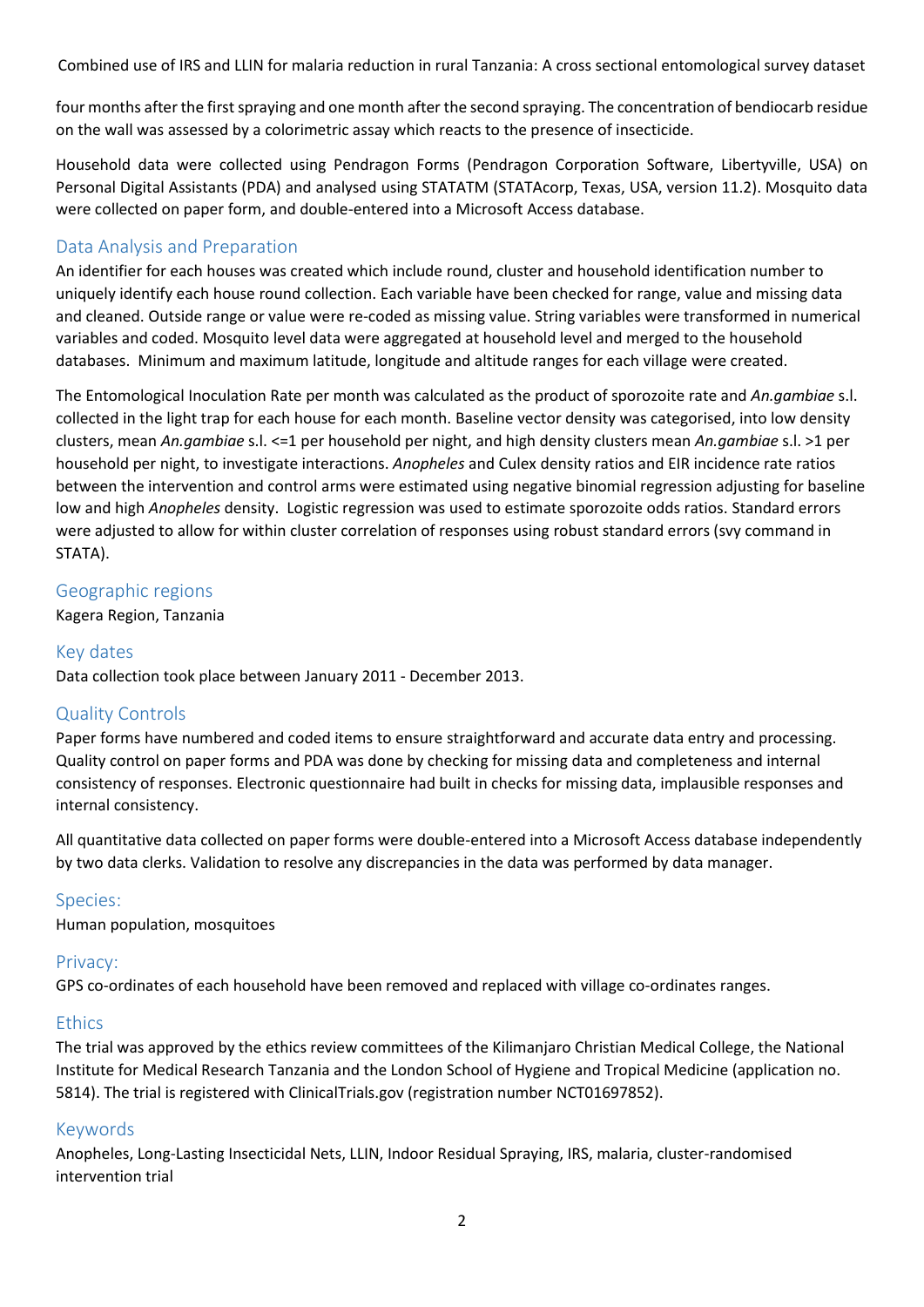Combined use of IRS and LLIN for malaria reduction in rural Tanzania: A cross sectional entomological survey dataset

# Language of written material English

# Project Title

The combined use of indoor residual spraying (IRS) and long-lasting insecticidal nets (LLINs) for malaria reduction in endemic rural Tanzania

# Funder/Sponsor

- President Malaria Initiative (PMI)
- US AID

## Grant Number

- ClinicalTrials.gov ID: NCT01697852
- Grant Number: ITDCVP54

# Associated Roles

| <b>Role</b>                                                               | <b>Forename</b> | <b>Surname</b> | <b>Faculty / Dept</b>                                                             | <b>Institution</b>                                                                      |
|---------------------------------------------------------------------------|-----------------|----------------|-----------------------------------------------------------------------------------|-----------------------------------------------------------------------------------------|
| <b>Creator</b><br><b>Data</b><br>and<br>Project<br>manager,<br>Researcher | <b>Natacha</b>  | Protopopoff    | Infectious<br>Faculty of<br>and<br>Tropical Diseases / Dept of<br>Disease Control | London School of Hygiene &<br><b>Tropical Medicine</b>                                  |
| Project<br>Leader,<br>Researcher                                          | Mark            | Rowland        | of Infectious<br>Faculty<br>and<br>Tropical Diseases / Dept of<br>Disease Control | London School of Hygiene &<br><b>Tropical Medicine</b>                                  |
| Project<br>member,<br>Researcher                                          | <b>Immo</b>     | Kleinschmidt   | Infectious<br>Faculty of<br>and<br>Tropical Diseases / Dept of<br>Disease Control | London School of Hygiene &<br><b>Tropical Medicine</b>                                  |
| Project<br>member,<br>Researcher                                          | F.W.            | Mosha          |                                                                                   | Kilimanjaro Christian<br>Medical Centre, Moshi,<br>Tanzania                             |
| Project<br>member,<br><b>Researcher</b>                                   | W.N.            | Kisinza        |                                                                                   | National Institute for<br>Medical Research, Amani<br>Medical Research Centre,<br>Muheza |

# Additional Information

See 'Muleba\_study\_documentation.pdf' for additional information on the study.